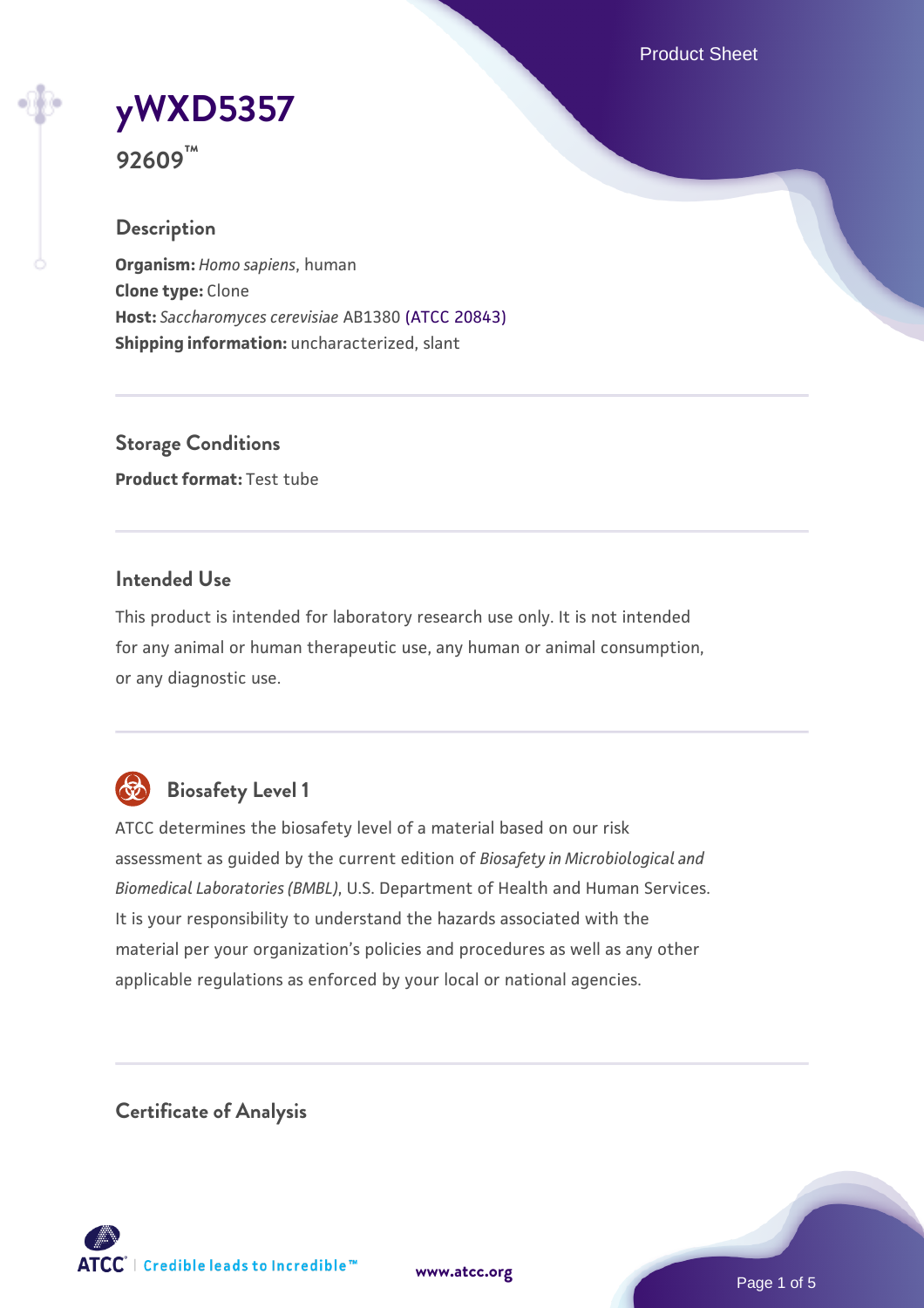#### **[yWXD5357](https://www.atcc.org/products/92609)** Product Sheet **92609**

For batch-specific test results, refer to the applicable certificate of analysis that can be found at www.atcc.org.

### **Insert Information**

**Type of DNA:** genomic **Genome:** Homo sapiens **Chromosome:** X X pter-q27.3 **Gene name:** DNA Segment, single copy **Gene product:** DNA Segment, single copy [DXS4309] **Gene symbol:** DXS4309 **Contains complete coding sequence:** Unknown **Insert end:** EcoRI

#### **Vector Information**

**Construct size (kb):** 185.0 **Intact vector size:** 11.454 **Vector name:** pYAC4 **Type of vector:** YAC **Host range:** *Saccharomyces cerevisiae*; *Escherichia coli* **Vector information:** other: telomere, 3548-4235 other: telomere, 6012-6699 Cross references: DNA Seq. Acc.: U01086 **Cloning sites:** EcoRI **Markers:** SUP4; HIS3; ampR; URA3; TRP1 **Replicon:** pMB1, 7186-7186; ARS1, 9632-10376

# **Growth Conditions**

**Medium:** 



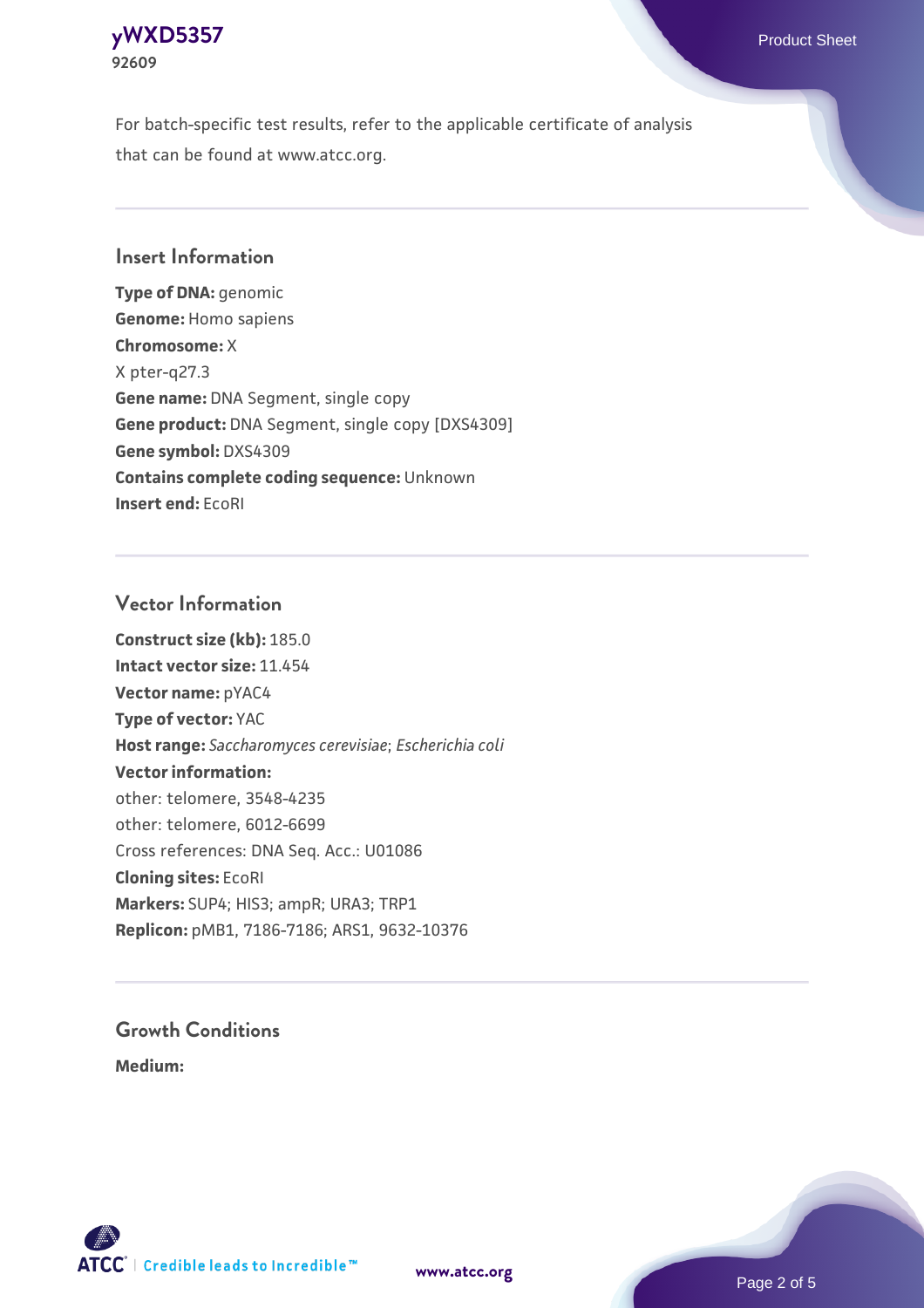**[yWXD5357](https://www.atcc.org/products/92609)** Product Sheet **92609**

[ATCC Medium 1245: YEPD](https://www.atcc.org/-/media/product-assets/documents/microbial-media-formulations/1/2/4/5/atcc-medium-1245.pdf?rev=705ca55d1b6f490a808a965d5c072196) **Temperature:** 30°C

#### **Notes**

More information may be available from ATCC (http://www.atcc.org or 703- 365-2620).

### **Material Citation**

If use of this material results in a scientific publication, please cite the material in the following manner: yWXD5357 (ATCC 92609)

#### **References**

References and other information relating to this material are available at www.atcc.org.

#### **Warranty**

The product is provided 'AS IS' and the viability of ATCC® products is warranted for 30 days from the date of shipment, provided that the customer has stored and handled the product according to the information included on the product information sheet, website, and Certificate of Analysis. For living cultures, ATCC lists the media formulation and reagents that have been found to be effective for the product. While other unspecified media and reagents may also produce satisfactory results, a change in the ATCC and/or depositor-recommended protocols may affect the recovery, growth, and/or function of the product. If an alternative medium formulation or reagent is used, the ATCC warranty for viability is no longer

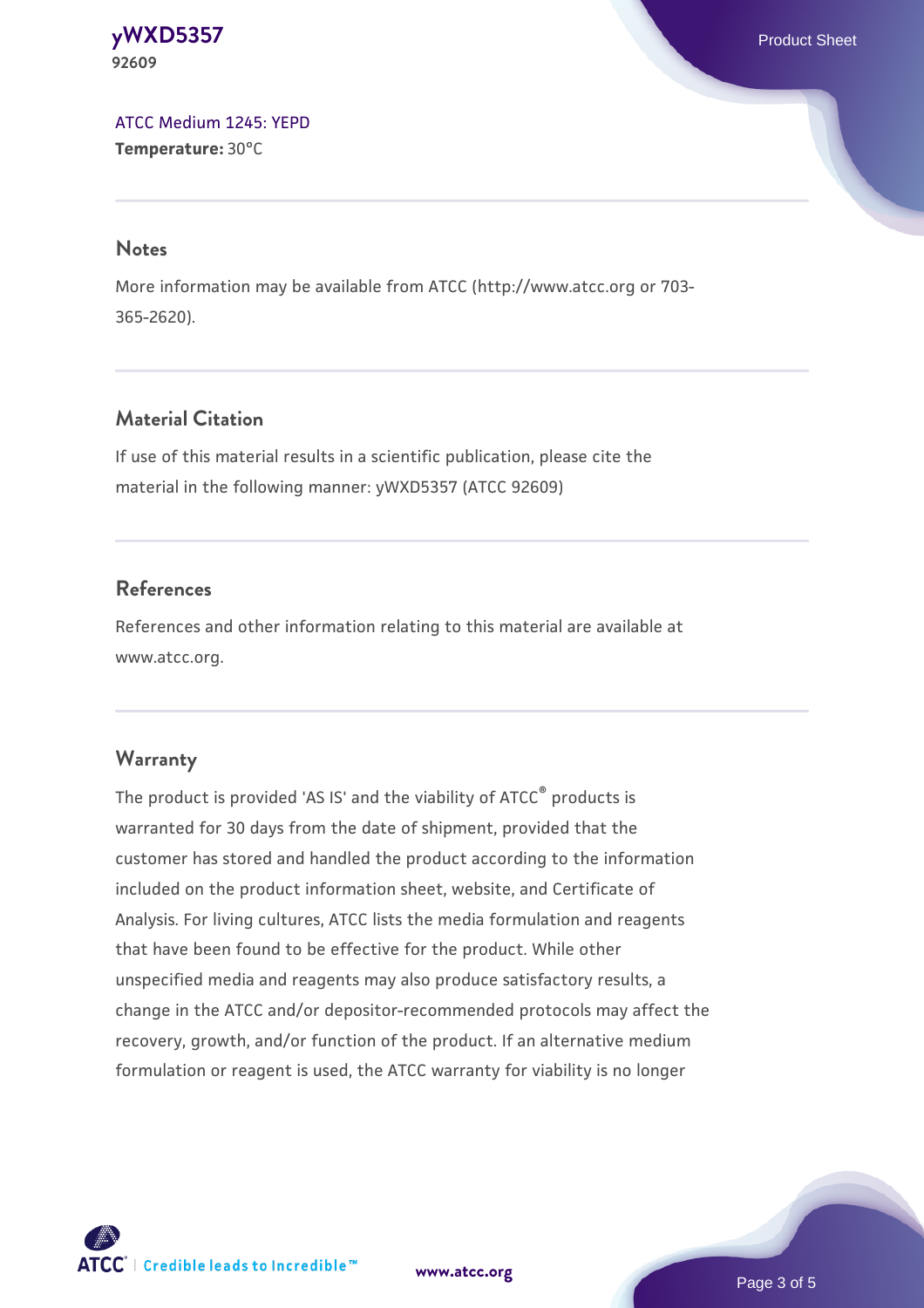**[yWXD5357](https://www.atcc.org/products/92609)** Product Sheet **92609**

valid. Except as expressly set forth herein, no other warranties of any kind are provided, express or implied, including, but not limited to, any implied warranties of merchantability, fitness for a particular purpose, manufacture according to cGMP standards, typicality, safety, accuracy, and/or noninfringement.

#### **Disclaimers**

This product is intended for laboratory research use only. It is not intended for any animal or human therapeutic use, any human or animal consumption, or any diagnostic use. Any proposed commercial use is prohibited without a license from ATCC.

While ATCC uses reasonable efforts to include accurate and up-to-date information on this product sheet, ATCC makes no warranties or representations as to its accuracy. Citations from scientific literature and patents are provided for informational purposes only. ATCC does not warrant that such information has been confirmed to be accurate or complete and the customer bears the sole responsibility of confirming the accuracy and completeness of any such information.

This product is sent on the condition that the customer is responsible for and assumes all risk and responsibility in connection with the receipt, handling, storage, disposal, and use of the ATCC product including without limitation taking all appropriate safety and handling precautions to minimize health or environmental risk. As a condition of receiving the material, the customer agrees that any activity undertaken with the ATCC product and any progeny or modifications will be conducted in compliance with all applicable laws, regulations, and guidelines. This product is provided 'AS IS' with no representations or warranties whatsoever except as expressly set forth herein and in no event shall ATCC, its parents, subsidiaries, directors, officers, agents, employees, assigns, successors, and affiliates be liable for indirect, special, incidental, or consequential damages of any kind in connection with or arising out of the customer's use of the product. While reasonable effort is made to ensure authenticity and reliability of materials on deposit, ATCC is not liable for damages arising from the misidentification or



**[www.atcc.org](http://www.atcc.org)**

Page 4 of 5